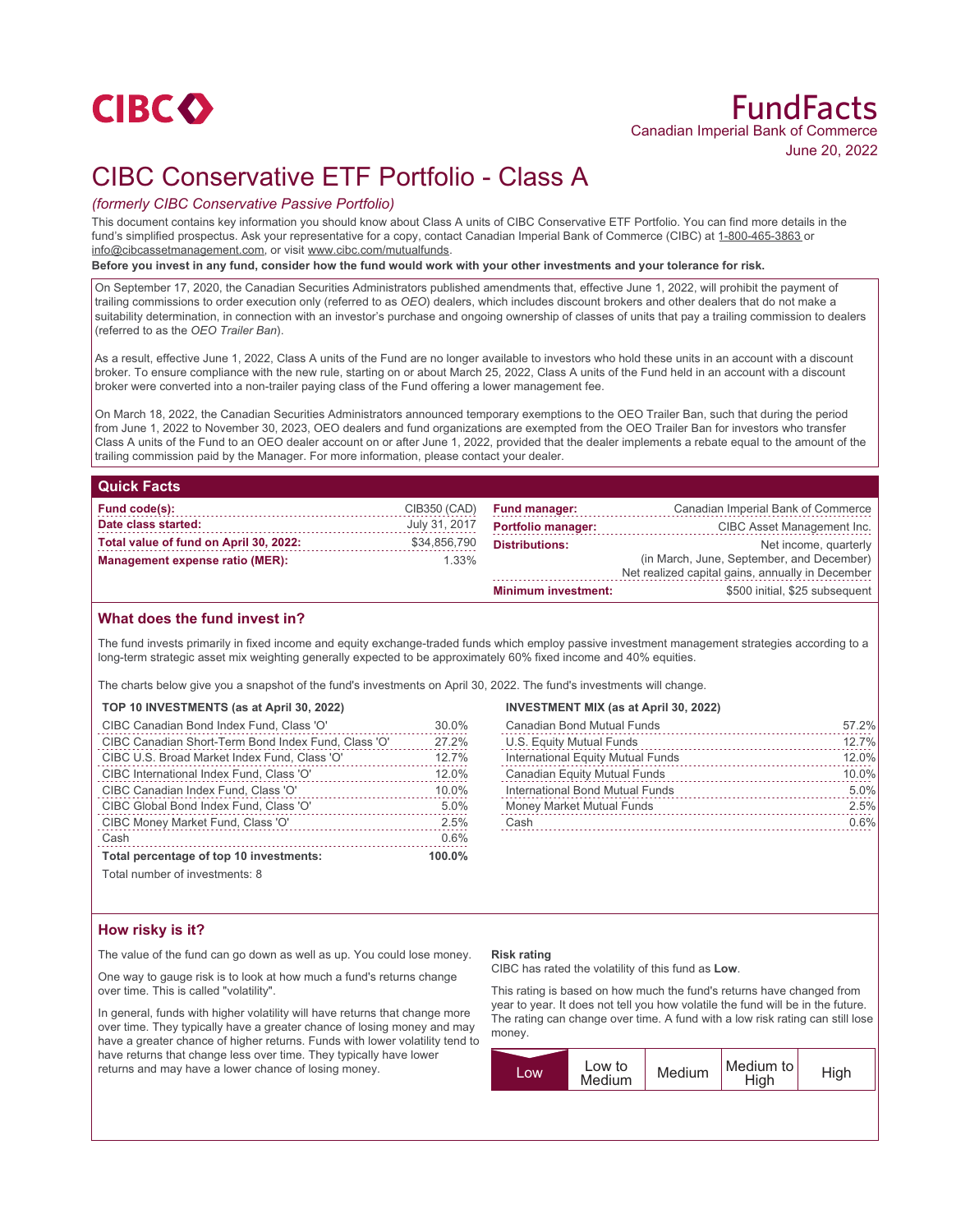# **FundFacts**

For more information about the risk rating, refer to *Investment Risk Classification Methodology* under *Specific Information About Each of the Mutual Funds Described in this Document* in the fund's simplified prospectus. For more information about specific risks that can affect the fund's returns, refer to the simplified prospectus under the section *What are the Risks of Investing in the Fund?* for the fund.

**No guarantees**

Like most mutual funds, this fund does not have any guarantees. You may not get back the amount of money you invest.

## **How has the fund performed?**

This section tells you how Class A units of the fund have performed over the past 4 years. Returns are after expenses have been deducted. These expenses reduce the fund's returns.

#### **YEAR-BY-YEAR RETURNS**

This chart shows how Class A units of the fund performed in each of the past 4 calendar years. Class A units dropped in value in 1 of the 4 years. The range of returns and change from year to year can help you assess how risky the fund has been in the past. It does not tell you how the fund will perform in the future.



#### **BEST AND WORST 3-MONTH RETURNS**

This table shows the best and worst returns for Class A units of the fund in a 3-month period over the past 4 calendar years. The best and worst 3-month returns could be higher or lower in the future. Consider how much of a loss you could afford to take in a short period of time.

|                    | Return <b>I</b> | 3 months ending | If you invested \$1,000 at the beginning of the period |
|--------------------|-----------------|-----------------|--------------------------------------------------------|
| <b>Best return</b> | $7.3\%$         | June 30, 2020   | Your investment would rise to \$1,073                  |
| Worst return       | -4.6%           | March 31, 2020  | Your investment would drop to \$954                    |

#### **AVERAGE RETURN**

The annual compounded return of Class A units of the fund since July 31, 2017 was 2.8%. If you had invested \$1,000 in the fund on July 31, 2017, your investment would be worth \$1,138 as at April 30, 2022.

| Who is this fund for?                                                                                                                     | A word about tax                                                                                                                                                                                                                                                                                     |
|-------------------------------------------------------------------------------------------------------------------------------------------|------------------------------------------------------------------------------------------------------------------------------------------------------------------------------------------------------------------------------------------------------------------------------------------------------|
| Investors who:<br>• are seeking a combination of income and some long-term capital<br>growth; and<br>• are investing for the medium term. | In general, you will have to pay income tax on any money you make on a<br>fund. How much you pay depends on the tax laws where you live and<br>whether or not you hold the fund in a registered plan such as a<br>Registered Retirement Savings Plan (RRSP) or a Tax-Free Savings<br>Account (TFSA). |
|                                                                                                                                           | Keep in mind that if you hold your fund in a non-registered plan, fund<br>distributions are included in your taxable income, whether you receive<br>them in cash or have them reinvested.                                                                                                            |

## **How much does it cost?**

The following tables show the fees and expenses you could pay to buy, own, and sell Class A units of the fund. The fees and expenses - including any commissions - can vary among classes of a fund and among funds. Higher commissions can influence representatives to recommend one investment over another. Ask about other funds and investments that may be suitable for you at a lower cost.

#### **1. SALES CHARGES**

There are no sales charges payable when you buy, switch, or sell units of the fund through CIBC Securities Inc. or CIBC Investor Services Inc. You may pay sales charges if you purchase units of the fund through another firm.